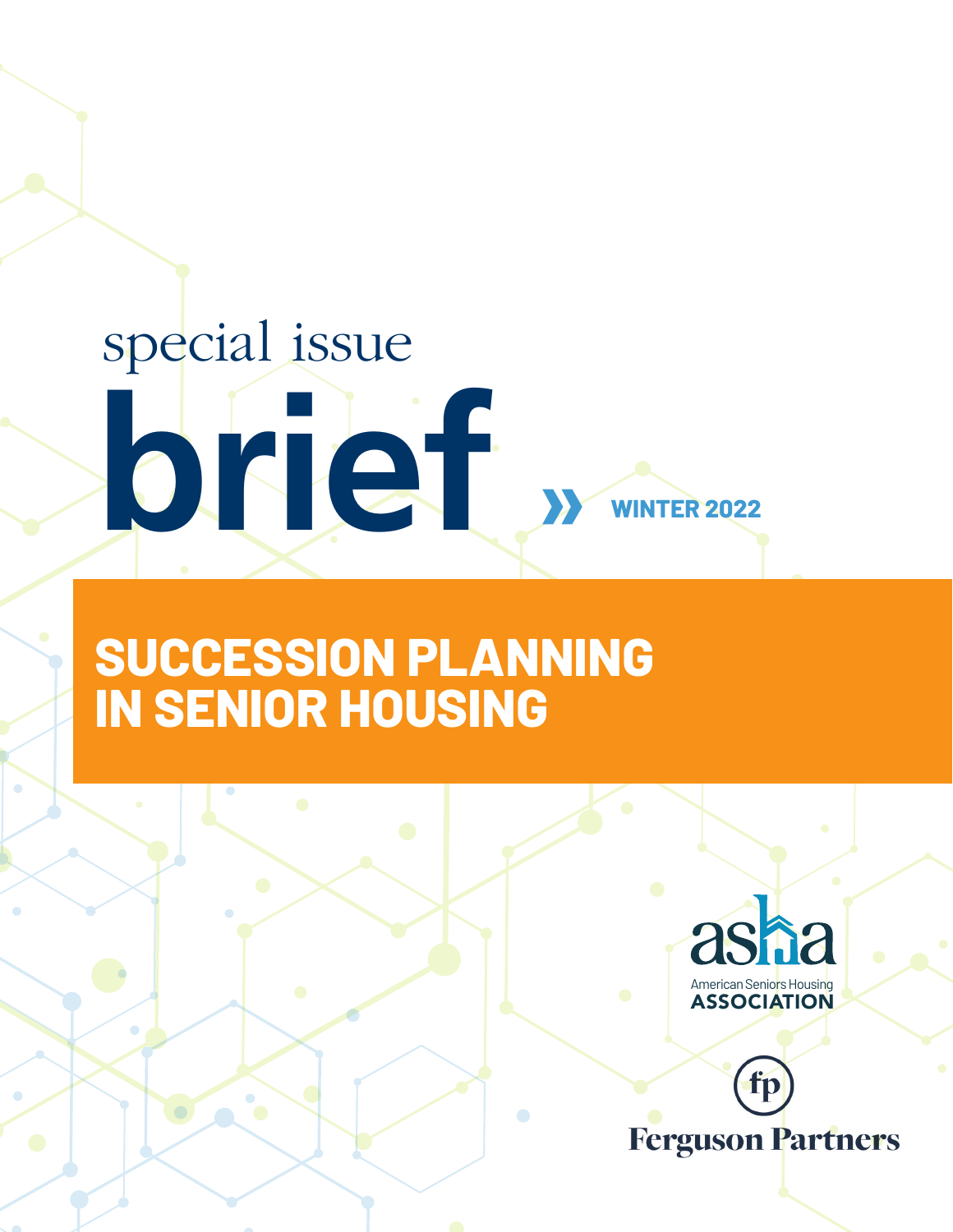# <span id="page-1-0"></span>**TABLE OF CONTENTS**

Click link below to go direct to page.

| <b>INTRODUCTION</b>                                           |                |
|---------------------------------------------------------------|----------------|
| DEFINING SUCCESSION PLANNING                                  | $\overline{2}$ |
| <b>MANAGERIAL SUCCESSION</b>                                  | $\overline{2}$ |
| OTHER KEY CONSIDERATIONS: FINANCIAL SUCCESSION AND GOVERNANCE | 7              |
| <b>CONCLUSION</b>                                             | 11             |
| <b>ABOUT THE AUTHORS</b>                                      | 12             |

© 2022 The American Seniors Housing Association

All rights reserved. The text portions of this work may not be reproduced or transmitted in any form or by any means, electronic or mechanical, including photocopying, recording, or by information storage and retrieval system without permission in writing from the publisher.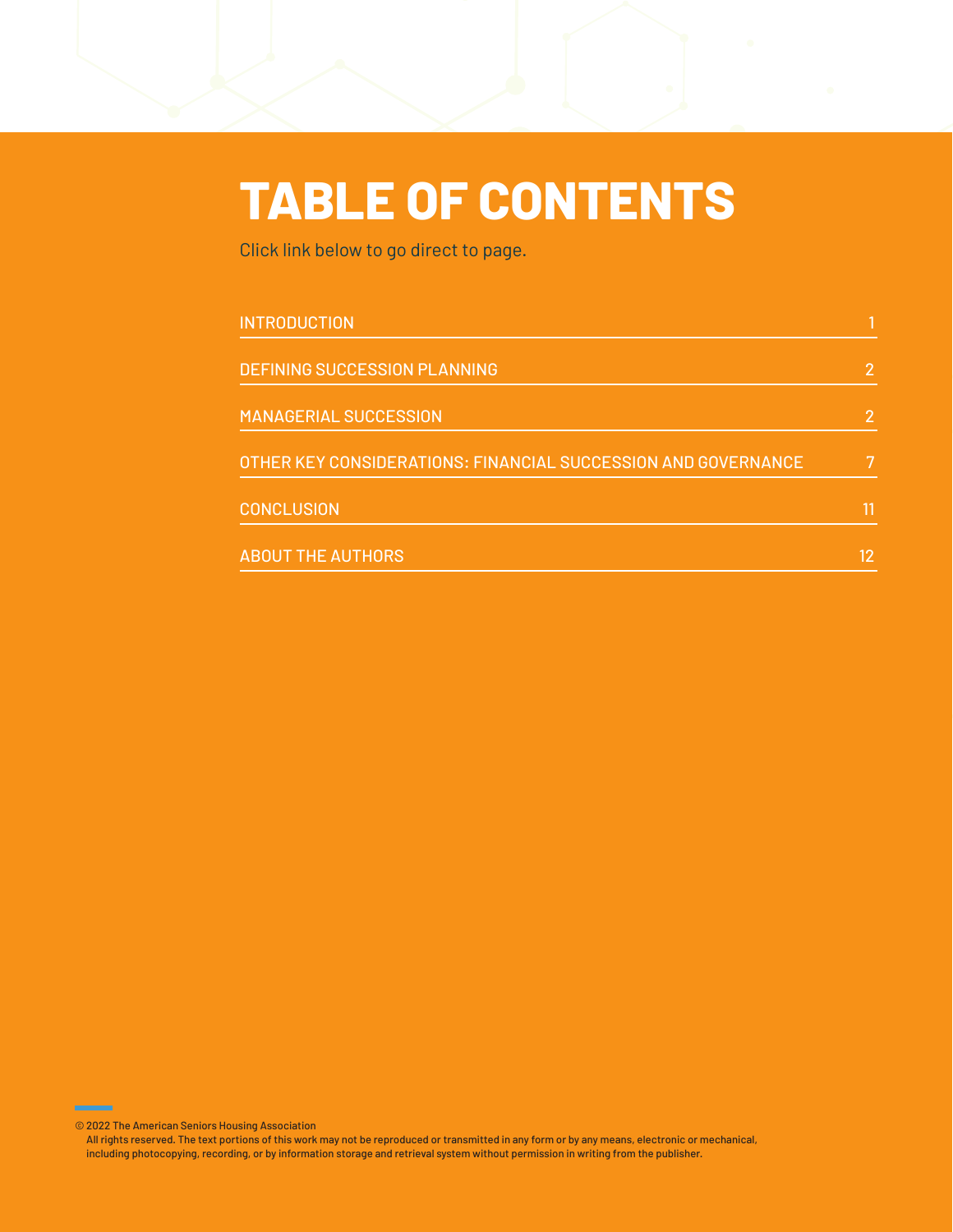1

### <span id="page-2-0"></span>**SUCCESSION PLANNING IN SENIOR HOUSING**

#### **INTRODUCTION**

As we enter 2022, the seniors housing industry finds itself at an inflection point. On one hand, the sector still faces significant challenges stemming from the COVID-19 pandemic and the lingering impacts felt across the broader economy (e.g., occupancy rates, staffing shortages, new safety protocols, etc.). At the same time, however, there are significant growth opportunities within the space given the aging U.S. population. While these factors push and pull against each other, strong leadership has never been more important and will likely differentiate those that capitalize on the favorable demographics and those that do not.

This also comes at a time when the industry is in the midst of a generational transition, where many of its founders and CEOs are nearing retirement age. Over the next 10 years, the face of senior housing leadership will undoubtably change. It will be the next generation of leaders that will determine how the seniors space evolves. This will require leaders that are capable of executing a strategy, understanding the unique dynamics of the sector, and motivating and leading broad teams. Further, this opportunity opens the door to further explore diversity of thought and background, which can give way to even greater innovation and creativity in solving the industry's greatest challenges.

**"We are at a point in the maturation of our industry where many founder-led organizations are transitioning leadership to the next generation of executives. We must identify people to lead the businesses that we built."**

Succession planning is a key element of any company's risk management strategy, and focusing on future leaders and the seamless transition for organizations has never been more important. However, this requires resources in time, focus, energy and money, all of which organizations struggle to find in this environment. Therefore, succession planning has not garnered the priority and focus that will be needed moving forward.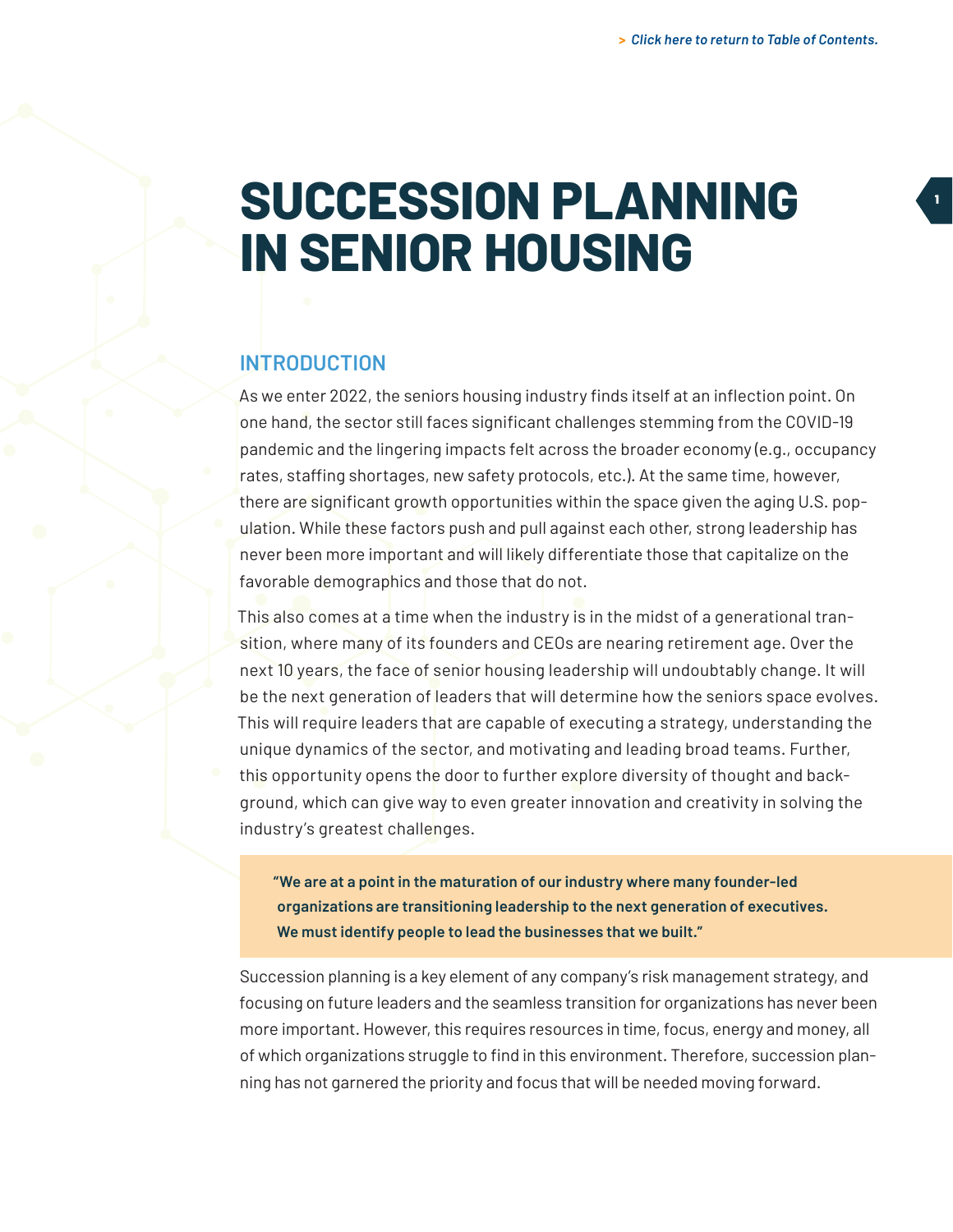<span id="page-3-0"></span>On the pages that follow, we will highlight critical considerations and best practices related to succession planning designed to help leaders of seniors housing platforms effectively plan for the future. The commentary herein reflects direct one-on-one conversations that Ferguson Partners ("FP") conducted with industry leaders, as well as our own observations from years of working with clients on developing such programs.

#### **DEFINING SUCCESSION PLANNING**

At a high level, a comprehensive succession plan is a multi-faceted, ongoing approach to managing human capital that continuously prepares an organization for changes in leadership. A program should account for both planned and unplanned departures and should extend beyond the CEO to, at a minimum, the core group of functional and/or geographic leaders. Ideally, it would be applied to all levels of the organization to ensure a continuous cultivation of talent. Additionally, an effective succession plan should be monitored and updated regularly to account for organizational changes, skill advancement for key individuals, and other relevant matters that will impact the plan.

With all that said, succession planning includes more than just questions on future leadership (i.e., managerial succession). There can be critical financial/ownership implications as well as governance/decision-making changes that must also be considered. We will cover all these topics in greater detail in this brief.

#### **MANAGERIAL SUCCESSION**

Managerial succession at the most basic level focuses on who will run the business (or parts of the business) after a succession event. Planning for such transition is a key facet of prudent human capital management as it prepares an organization for changes in leadership (for both expected retirements and unexpected succession events). At the most fundamental level, effective managerial succession planning should include three primary components:

- 1. **Identify** Identify talented individuals that have leadership potential and may be succession candidates
- 2. **Develop**  Provide candidates with opportunities to develop the necessary experience and skill sets needed to be successful in a leadership role
- 3. **Communicate** Inform key stakeholders of the plan

For the purposes of this discussion, we will focus our commentary on CEO succession planning, though similar processes apply for other key senior leadership positions.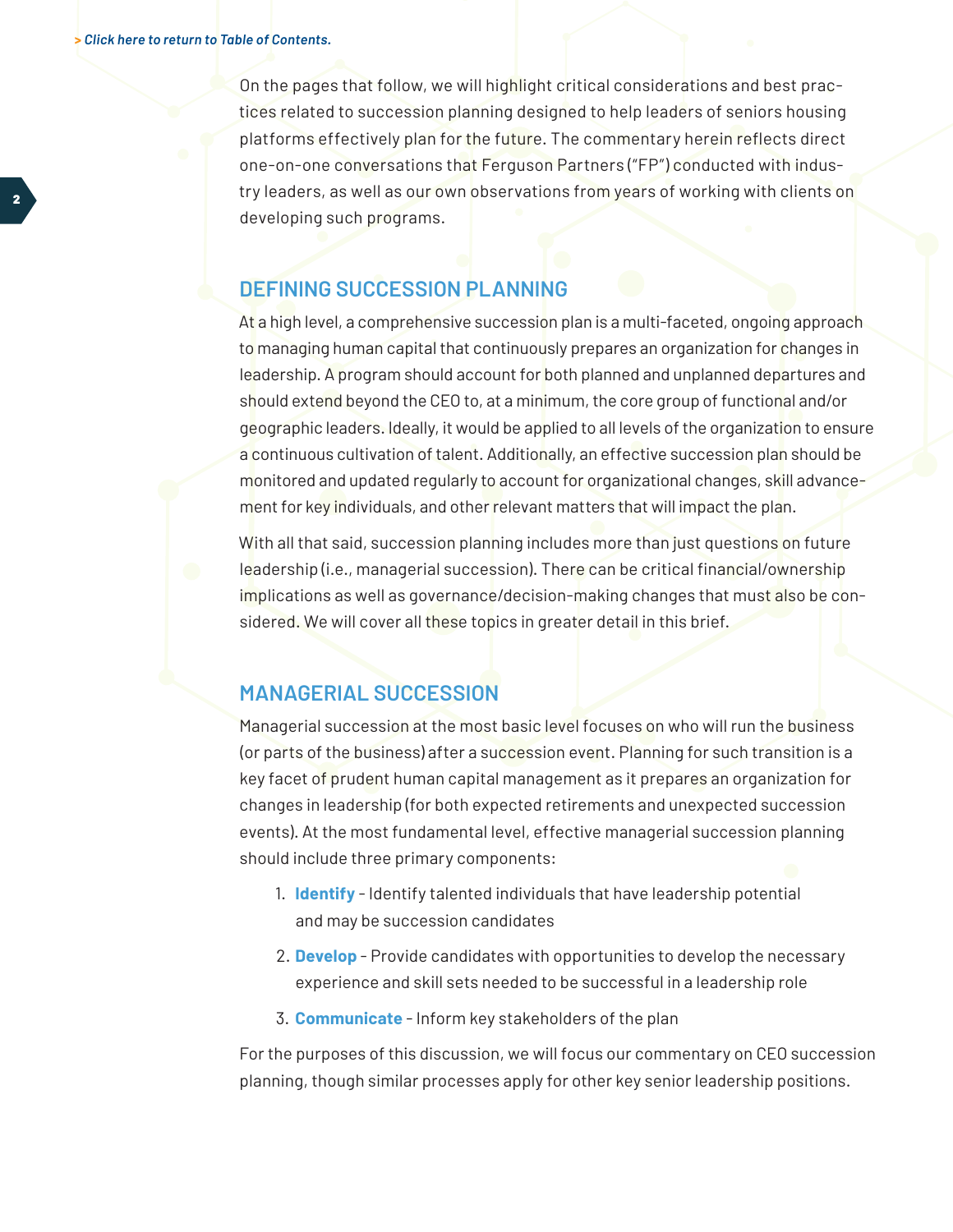#### **Identify**

The first critical step of any succession planning process is to develop a profile for what skill sets and experiences will be required from a future leader. This profile should be based upon the firm's go-forward strategy with a lens toward what competencies will be required to execute the desired plan. Particularly for first generation transitions, the skill sets that were required to found and build a business may not be the same skill sets that are required to operate a scaled enterprise. Recognizing the expertise that will be needed for the future is particularly critical within the seniors housing space given the rapidly evolving landscape. It is important to acknowledge that the optimal profile for a CEO going forward may look different than it has historically.

Once the role profile has been developed, an organization must identify candidates that fit the desired profile. Such candidates may come from within the organization, or they may be sourced externally (either via one-off hire or via strategic platform acquisition).

There are benefits and drawbacks to both internal and external approaches. Internal candidates are familiar with the company's culture, operations, investors, and employees, oftentimes leading to a more seamless transition. External candidates have the benefit of bringing in an objective outside perspective and may offer a particular skill set that internal candidates do not. However, outside candidates also represent a greater risk due to potential cultural fit issues. According to FP analysis studying over 100 CEO transitions over the past 20 years, internal successors have been more common than external hires, representing roughly three-quarters of all CEO replacements. However, there is no consistent performance advantage of one approach over the other. Success is based more upon the caliber of the individual and each organization's unique needs. Ultimately, most organizations prefer to promote from within if there is a suitable candidate in-house.

#### **"We don't have the depth in talent to fill the key roles, so it's a fact of life that we will have to go outside the industry."**

Seniors housing firms will not only have to consider the internal versus external approach, but will also need to determine whether their next leader will come from inside or outside the industry. One consistent theme that we heard from sector leaders is that the seniors housing industry lacks the internal talent needed to lead the sector into the future. While some of this is due to training/access to adequately prepare for future roles, it is also due to the changing skill sets required as the sector continues to grow. As a result, many anticipate an influx of senior housing leaders coming from outside the industry. In fact, sectors such as hospitality and technology have already been explored by some organizations. These backgrounds may bring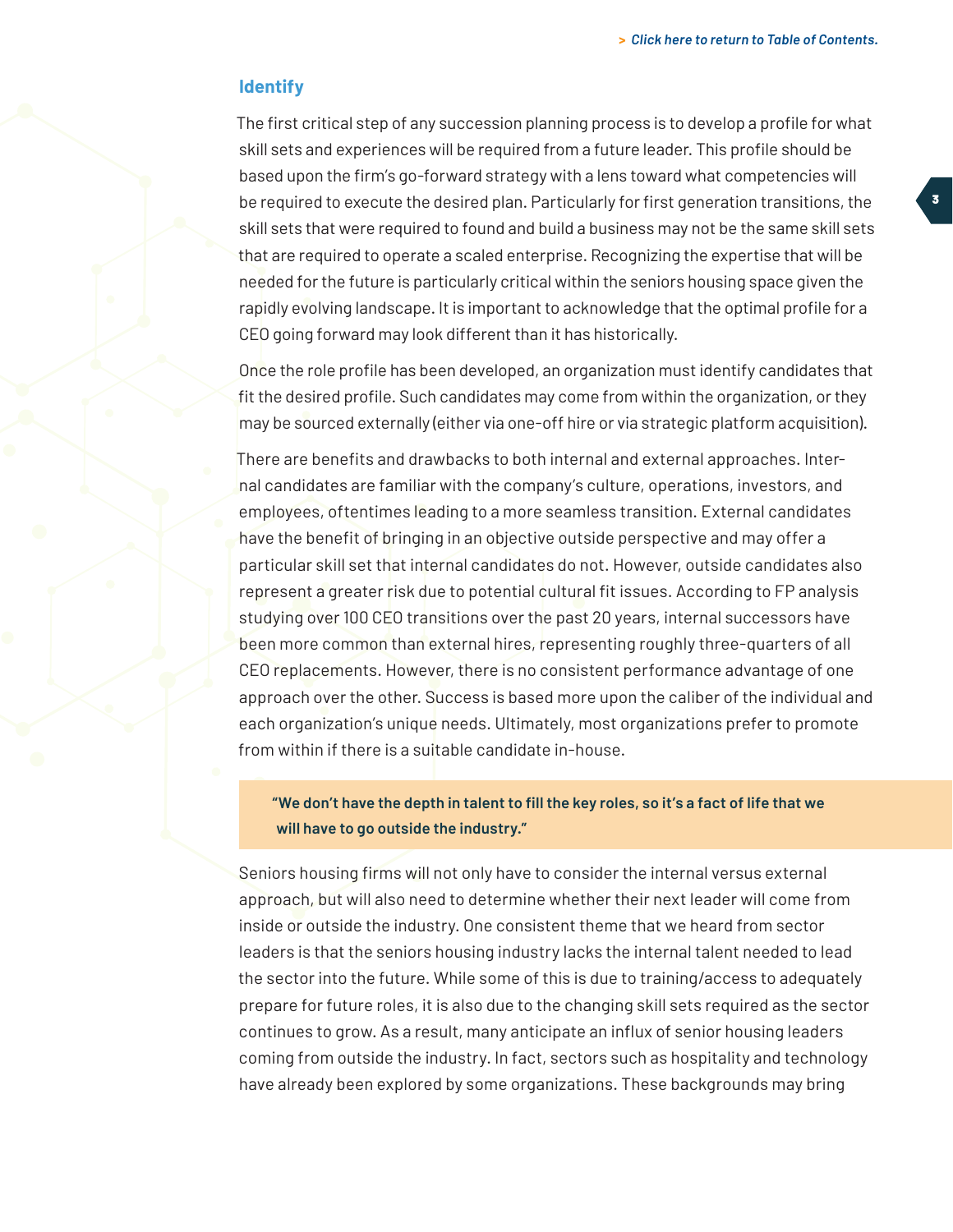unconventional but highly relevant skill sets to the table. While this has the potential to benefit the industry in terms of its ability to innovate, it will also require training and development for leaders that are new to the sector.

**"We need to focus on bringing more youth into senior housing sooner. We have to capture the young, bright, best-in-class talent from the business schools."**

To prepare the seniors housing sector for the future, both in terms of building a broad talent base and increasing the number of internal CEO succession options, leaders within the space are highly aligned in the desire to spend time and resources bringing fresh new talent into the industry. To execute upon this initiative, the industry will need to consider its training programs, career paths, and compensation/incentive structures to ensure competitiveness with other in-demand sectors. Moreover, it will be important to frame the industry as one with high-growth potential if it wishes to compete for top-tier talent. This is critical but comes at a challenging time when the industry finds itself lacking in time and resources to adequately implement robust human capital management strategies.

To execute an effective succession process, it is critical that organizations begin thinking through the identification step early, particularly for the CEO role. If the company has a clear-cut, long tenured "second in command" succession candidate, 12-24 months may be an appropriate lead time. However, if the company has multiple internal succession candidates, or is considering going external, best practice suggests planning should begin at least three years prior to an intended retirement date. If there are multiple internal succession candidates, they will need time to address skill set gaps and take on greater responsibility and visibility within the organization (more on this in the following section). Through this process, certain individuals will rise to the forefront, at which time the pool of succession candidates can and should be refined. If the organization opts to bring in an external succession candidate, it is important that they are given sufficient lead time to get up to speed on the platform, understand company culture, and build internal and external goodwill.

All told, the identification step is integral to the succession planning process, but it is only the first step.

#### **Develop**

Once potential successors are identified, an evaluation of each candidate's strengths and weaknesses must be conducted to identify gaps between the current skill set and the requirements for the elevated job. For the most senior leadership positions, this usually involves broadening one's exposure beyond his/her primary functional area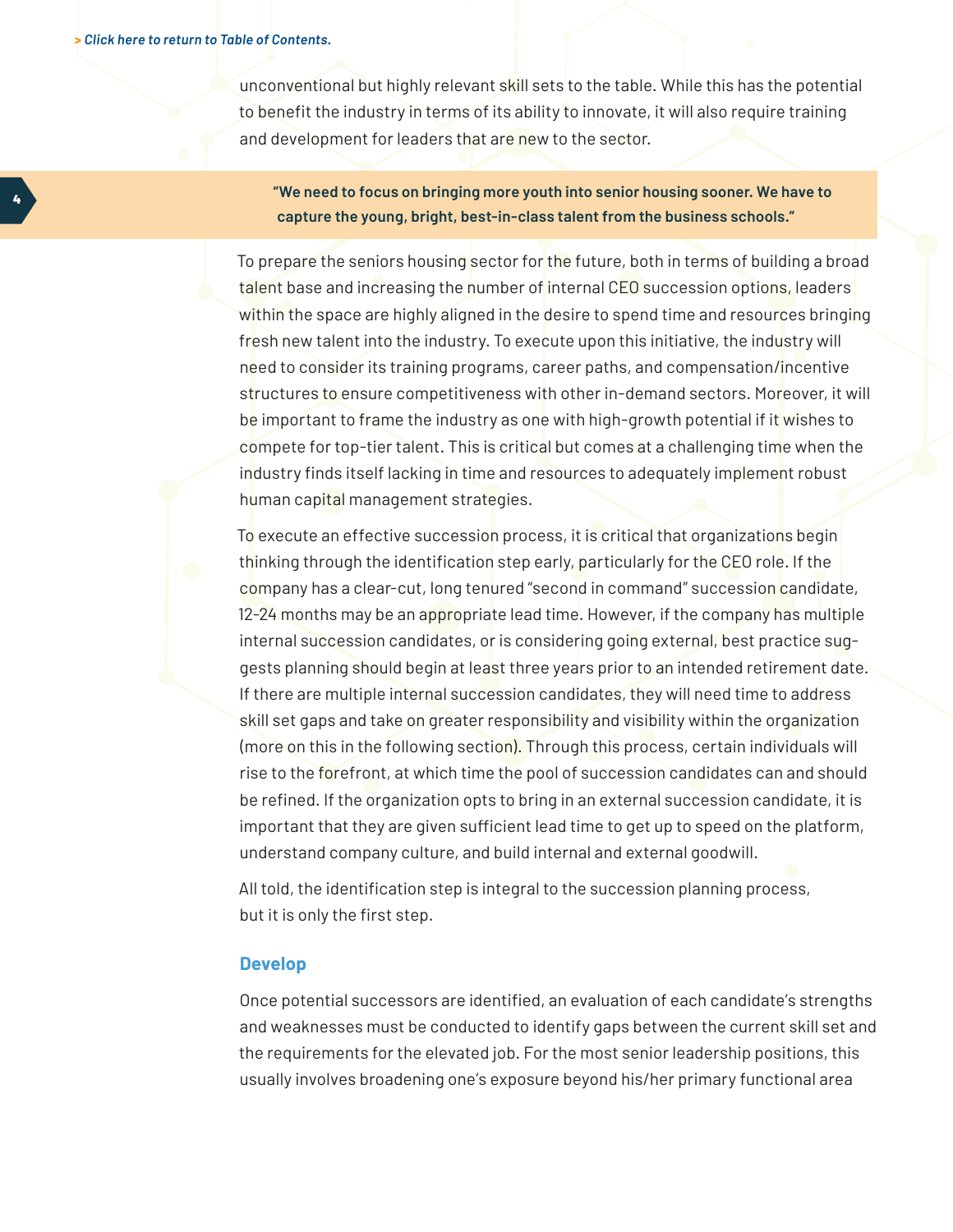of expertise. Several study participants highlighted the need for employees to get broader exposure across the business (e.g, both operational and financial perspectives) as a way to attract talent and prepare employees for more elevated roles.

**"We do not focus on cross training in our industry – it would be good to change this. This would help in our employee development efforts and would make the industry more appealing for students considering careers in the sector."**

One challenge facing the seniors housing industry with regard to development and succession is the siloed organization model of many firms. The skill sets associated with development and investment roles are distinctly different than those needed for key operations roles. Successful leaders need to have a strong understanding of both areas, but these types of individuals can be hard to find. To address the siloed model, organizations should consider exposure and cross training at the junior levels and internal management committees at the senior levels. Both approaches can provide employees with exposure to different areas of the business, resulting in well-rounded future leaders.

#### **"We look at successors and when they will be ready. We utilize various development programs and evaluate progress twice a year."**

While some firms in the space take an informal approach to training and development, there are examples of organizations that utilize a formal development process for their executive and senior tier to plan for succession events.

Once the areas of focus are identified, there are a variety of mechanisms to facilitate greater exposure and training. Development plans typically include some or all of the following dimensions:

- 1. **"On the job" training/experience** (e.g., participation in management committees or task forces, cross-functional job assignments, increased responsibility/visibility within a function or the organization as a whole)
- 2. **Formal training/education** (e.g., executive coaching, seminars, conferences, continuing education, etc.)
- 3. **Learning from others** (e.g., mentorship programs, 360 degree feedback, etc.)

It is important to note that not all development opportunities will be relevant for each employee. The company and employee should work together to identify the opportunities that would be most relevant and valuable.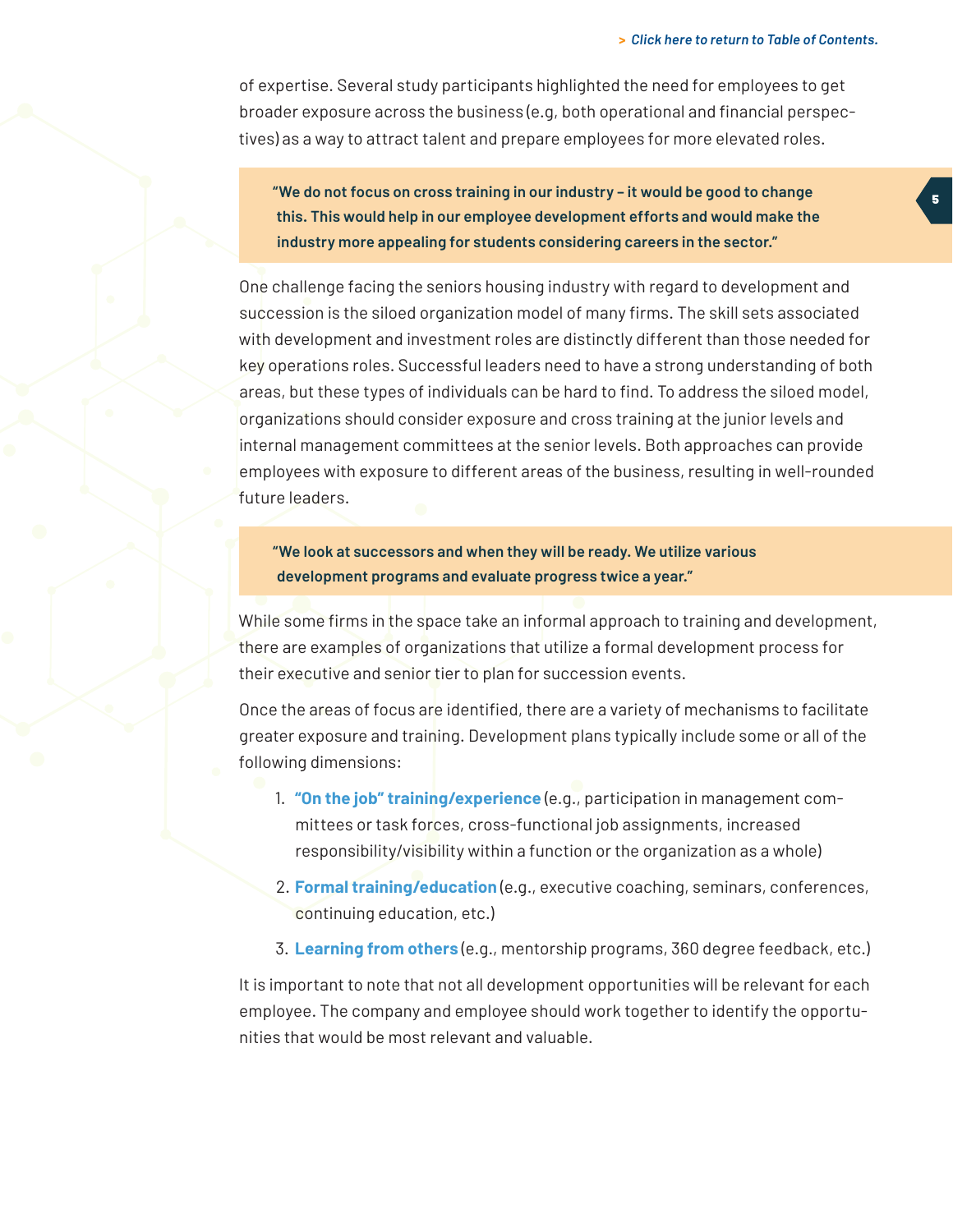Moreover, development should not be viewed as a one-time event; instead, individuals should be continually reassessed. At least once per year, progress should be gauged for each identified individual to determine where gains have been made, and where further training is necessary. Over time, certain individuals may rise to the forefront, while others may fall behind; this is a natural part of the process. A robust development system should build in a continual process of check-ins, re-assessments, and course corrections, as necessary.

While pressing industry challenges have taken priority for many and resources are stretched thin, it is critical that talent development not be overlooked. Identifying and cultivating high potential future leaders is paramount and will impact individual firm performance as well as the evolution of the industry as a whole.

#### **Communicate**

Communication represents the last critical element of managerial succession planning. To effectively execute a succession plan, the company must relay the plan (or at least the existence of a plan) to the appropriate internal and external stakeholders. The communication process conveys to employees, investors, and partners that the company is taking a thoughtful approach to risk management and business continuity.

Both implicit and explicit communication is typically used in these situations. Implicit signaling is a critical part of any planned succession event as it gives internal and external stakeholders insights into the long-term plan and provides constituents the opportunity to build comfort with the identified successor. Effective signaling mechanisms include title changes, increased exposure, and shifting responsibilities.

That said, some type of formalized communication is also typical and can occur at one or two points during the process (depending on whether the successor is internal or external). If an external hire is made, formal communication will be made at the time of hire announcing the hire, title, and role/responsibility. This type of communication does not usually explicitly state that the individual has been identified as a successor, in order to maintain flexibility to course-correct if necessary. During the assessment period of the external hire, no explicit communication is necessary. However, if the individual is taking positive steps toward solidifying him/herself as the ultimate successor, the company can utilize new titles and increased responsibilities to signal he/ she is on a path toward becoming the company's CEO.

If an internal candidate is identified, the company does not need to formally communicate its intentions initially. However, if the internal candidate is progressing through his/her development plan, the company can use signaling mechanisms to indicate that the individual is viewed as the likely successor. Formal communication will come when the actual departure of the sitting CEO occurs.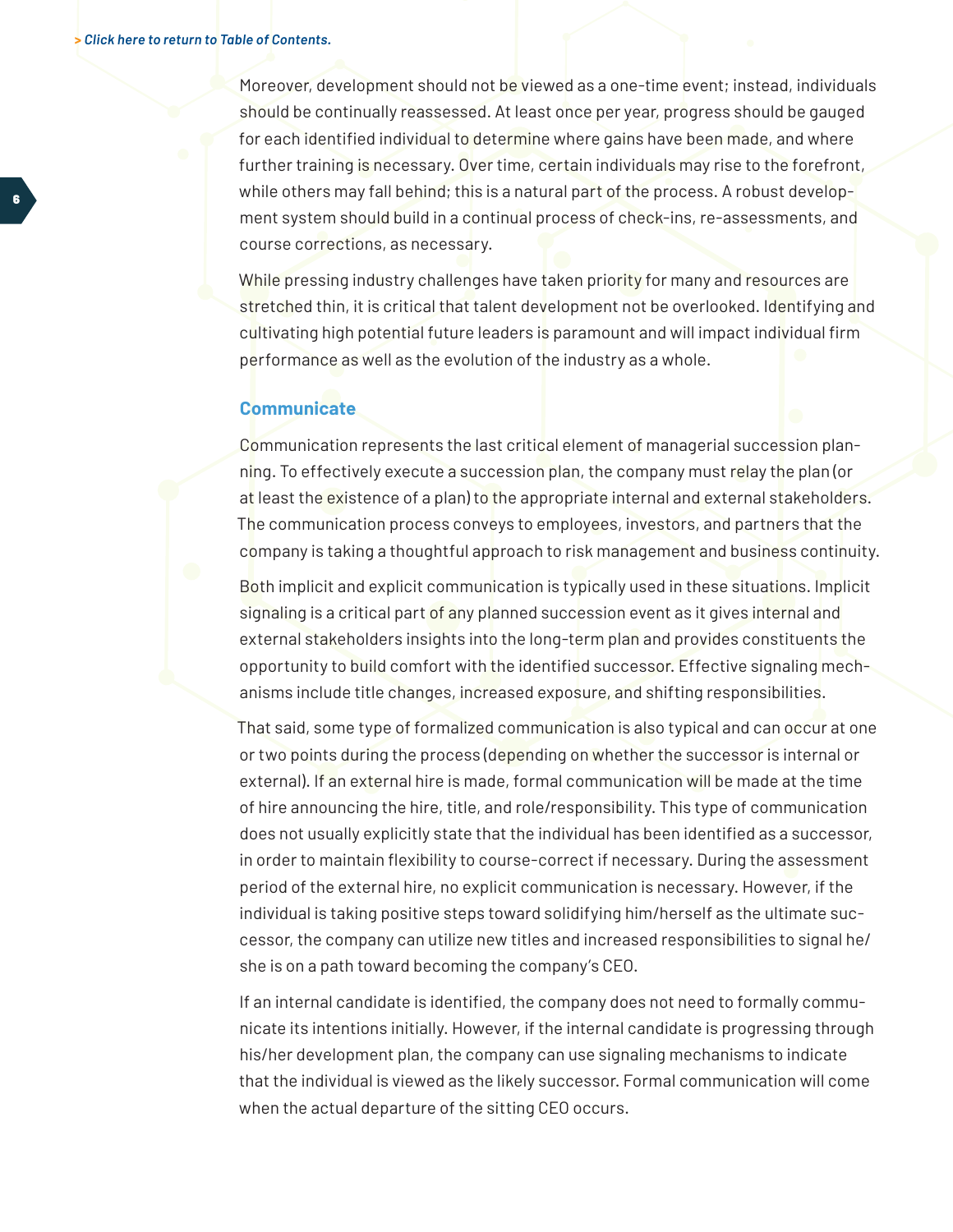#### <span id="page-8-0"></span>**OTHER KEY CONSIDERATIONS: FINANCIAL SUCCESSION AND GOVERNANCE**

While the succession planning process tends to focus primarily on identifying the next CEO or President, there are other important considerations that come with a transition in leadership.

#### **Financial succession/ownership transition**

Depending on the ownership structure of the company, a CEO succession event may also involve a transition of ownership, especially in the seniors housing industry. If the retiring CEO is the founder and owner of the company, there are generally three options available to him/her regarding the future ownership of the company:

- 1. **Capital event**  monetize owner interests via a sale/transaction to a 3rd party (partial or full)
- 2. **Perpetual ownership** post retirement, founders/majority owners and their families retain ownership indefinitely
- 3. **Enduring partnership** ownership is transitioned to the next generation of management so that the business endures as a partnership owned and managed by the principals

The various ownership and financial models in place in the seniors housing industry can be complex and will dictate feasibility of the various financial transition options. In fact, many founders and organizations are considering future ownership options that may not have been considered in the past. However, in general, when considering transitioning ownership to the next generation of management, there are several key questions that must be addressed:

**"Today, there are many organizations that see opportunities with the seniors housing space. This includes firms outside the US that may want to expand. Some [in our industry] are looking at those opportunities."**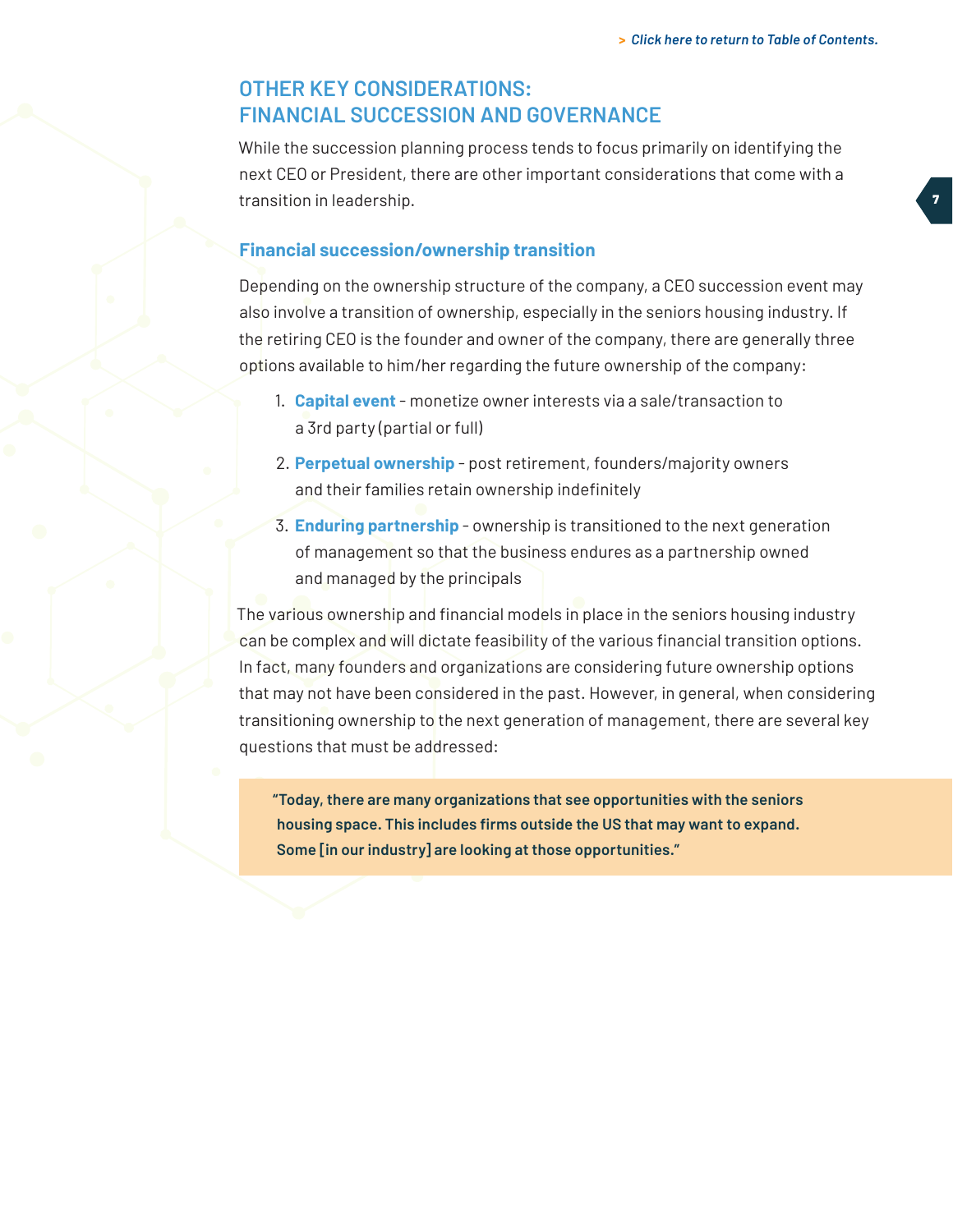#### **Who should participate in future ownership?**

True equity ownership is typically limited to a fairly select group of individuals. In terms of factors to consider when selecting participants, owners typically look at contribution to the business, retention risk, trust, tenure, prominence with investors/ partners, judgement, and raw talent. It is also important to consider the context of future leadership. For example, if an organization will be run by a single leader (not the founder), that individual should be an owner and should have more substantial interests than his/her direct reports. Similarly, the vision for long-term ownership should be considered. Some founders wish to create a more broadly inclusive partnership which in turn calls for a more participatory model than a simple founder-to-successor transition of ownership.

#### **How much ownership should be shared with the team? Over what time period?**

The decision of how much equity to share, and over what period of time, is closely related to the current owners' motivations for doing so and how tightly held ownership is currently. Retirements/departures generally lead to greater sharing of ownership over a shorter period of time; if no such departures are anticipated, less may be shared. Moreover, single owners tend to share more equity than in cases where there are already multiple owners.

In cases where there is sufficient time to do so, FP often recommends transitioning equity interests via a phased approach over multiple years to ensure a methodical and gradual approach. This gives all parties involved the chance to get comfortable with the approach and ensure the construct is operating effectively rather than undertaking a single, transformational shift all at once.

Timing is also a key consideration for any company undertaking an ownership transition, particularly given the volatility of the past couple of years (and the potential continued volatility going forward). There are many organizations within the sector that have experienced financial hardships due to the pandemic and other factors. As a result, they may be sitting at materially lower valuations than they would have been several years ago. Owners of these platforms may be reticent to sell at a historically lower value and may wish to instead hold off transitioning ownership until the company has stabilized and regained some of its value. This delay, however, may or may not align with succession timing and must therefore be carefully managed. Conversely, there are some firms that have fared well and have strong future prospects which may command an attractive valuation that encourages existing owners to consider a sale, particularly if it better aligns interests and helps to ensure the platform's long-term viability. All told, timing is undoubtably a factor that owners will have to consider as part of their equity ownership transition.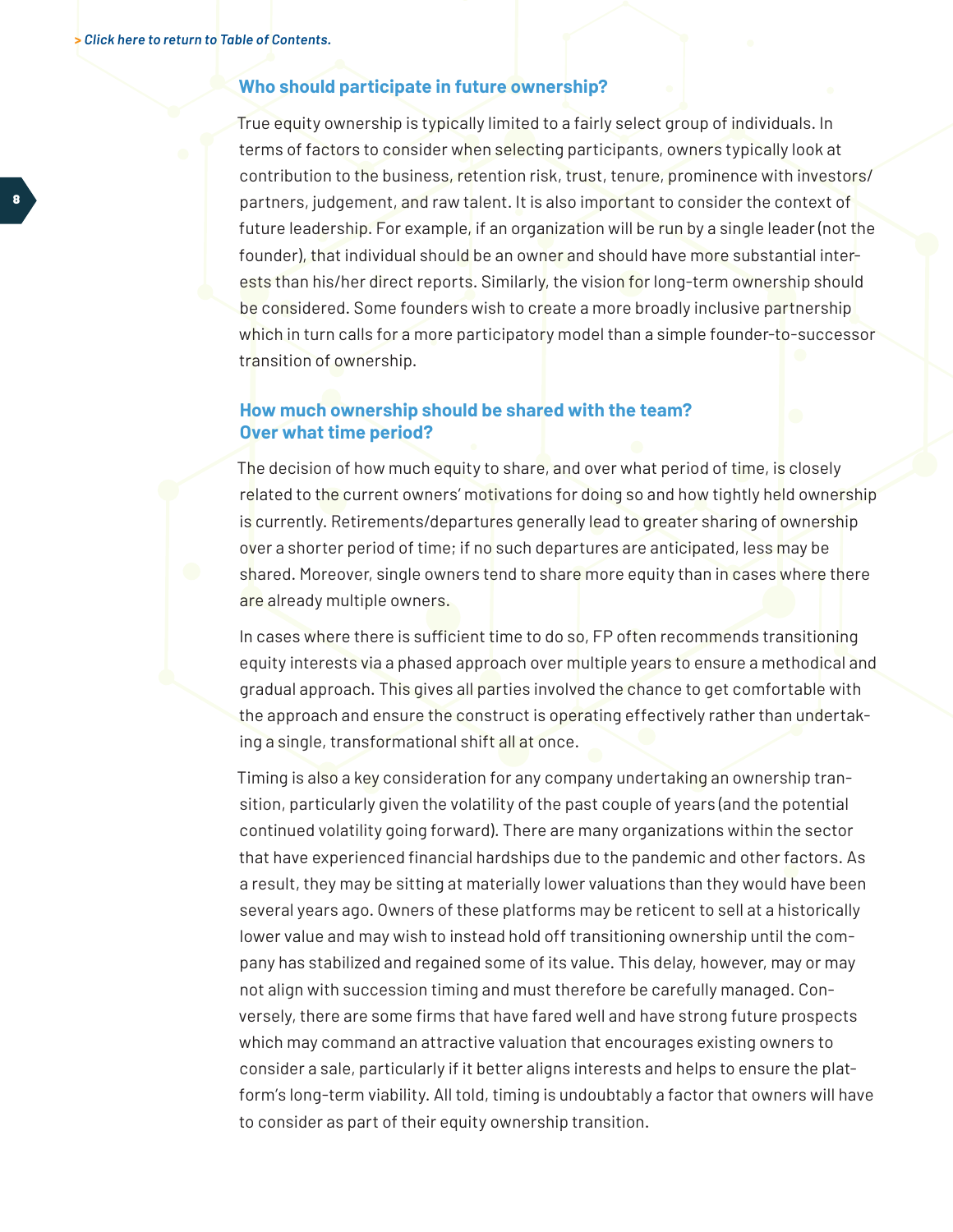#### **How should ownership be transitioned to the next generation?**

Enterprise ownership interests are often transitioned via one of four approaches (or a combination thereof):

#### **1. Buyout approach**

- i. Interests are redeemed at the current valuation of the enterprise
- ii. Payouts typically made over a multi-year period (3-5 most common)
- iii. Valuation may be based upon a formula, appraisal, or negotiation (the latter is the least preferable approach)
- iv. Seller financing for incoming "next generation" owners is common

#### **2. Earnings payout (tail share) approach**

- i. Retiring owner receives cash flow distributions for a fixed period of time or until a fixed dollar-figure is reached
- ii. In the fixed duration approach, the departing owner may receive pro rata distributions for the entirety of the tail period or may receive a declining percentage of such distributions but for a correspondingly longer tail
- iii. This approach has the benefit of avoiding a valuation exercise;  $\blacksquare$  it is also self-funding

#### **3. Recapitalization**

i. Preferred stock/common stock approach – utilizes a preferred/common share structure whereby legacy partners' interests are converted to preferred "A" interests

#### **4. Equity grants**

- ii. In some cases, legacy owners may choose to grant a portion of their interests to incoming partners
- iii. In these cases, the approach is usually an acknowledgement of the contributions of long-tenured employees; it can also help to make such transitions financially affordable for incoming partners
- iv. Such grants are often used in conjunction with purchased interests to ensure appropriate alignment and "skin in the game"

Determining the go-forward approach to equity interests is a critical component of long-term transition planning and must be carefully integrated into any truly comprehensive succession plan.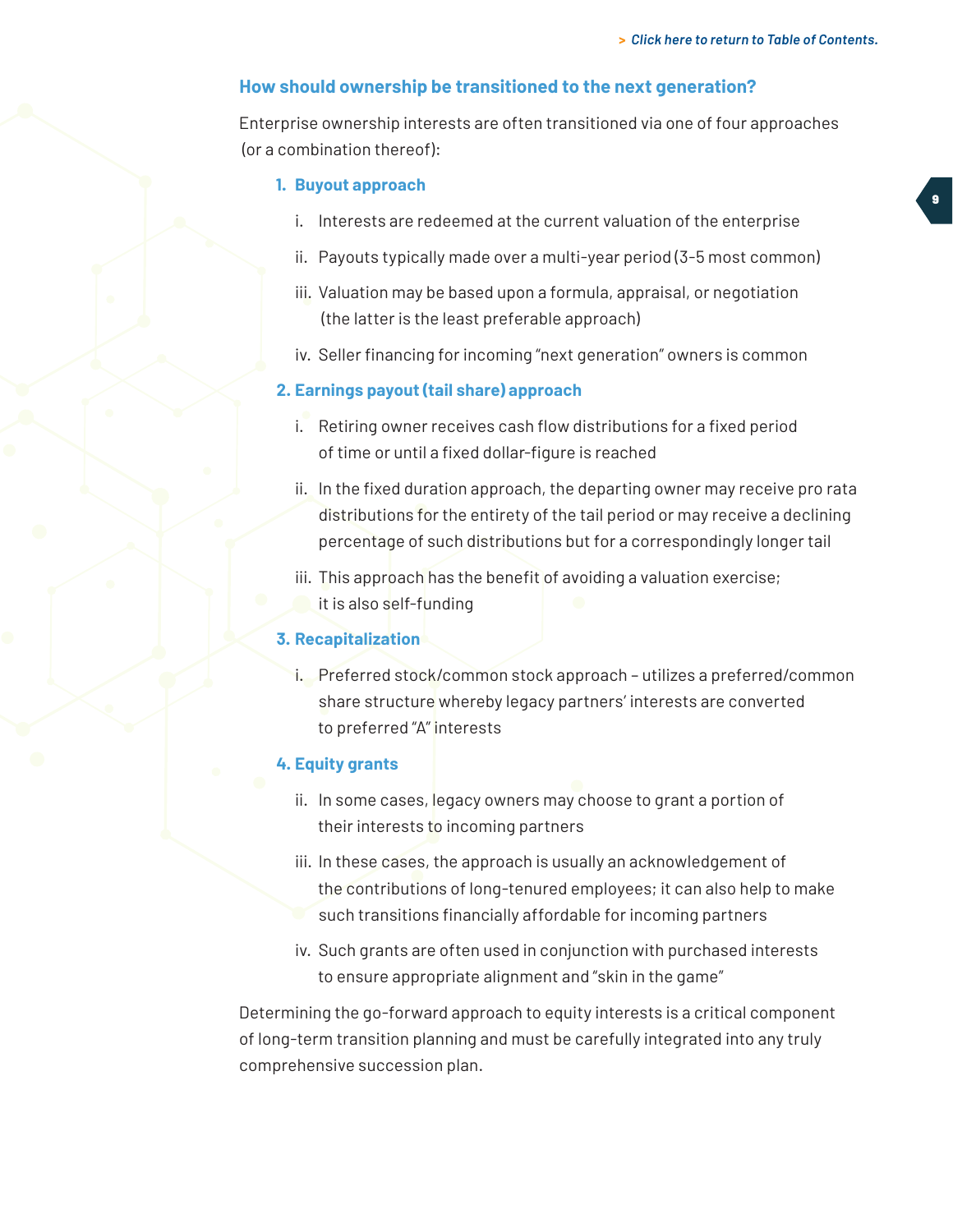#### **Governance/decision-making**

Leadership and ownership are closely tied to governance and decision-making. Therefore, it is also critical to consider if and how decision-making authorities will evolve during any leadership transition.

A Board of Directors is the most common mechanism for addressing a more robust corporate governance framework. In the private company context in particular, Boards can be helpful during generational transitions as they can:

- Give owners comfort that their interests are being protected
- Provide a valuable resource to new leaders by providing mentorship and counsel
- Share their experience and expertise
- Provide a mechanism by which the founder can take a less active day-to-day role while maintaining oversight and ultimate decision-making authority (by serving as Chairman)
- Reduce the risk of reliance on a single individual; represents an enduring structural option for addressing robust governance
- Provide a risk mitigant in the event something happens to the majority shareholder/Chairman

Boards are also viewed favorably by investors and partners and may help to mitigate concerns about a leadership transition.

For private companies, Boards can take many shapes and forms with some adhering to a public company standard and others taking a less robust approach. The most critical elements are ensuring appropriate oversight authorities and populating the Board with individuals who provide diverse and relevant expertise.

**"Leaders want to stay involved but protect their organization. Both the governance and ownership process is complex for the seniors housing industry."**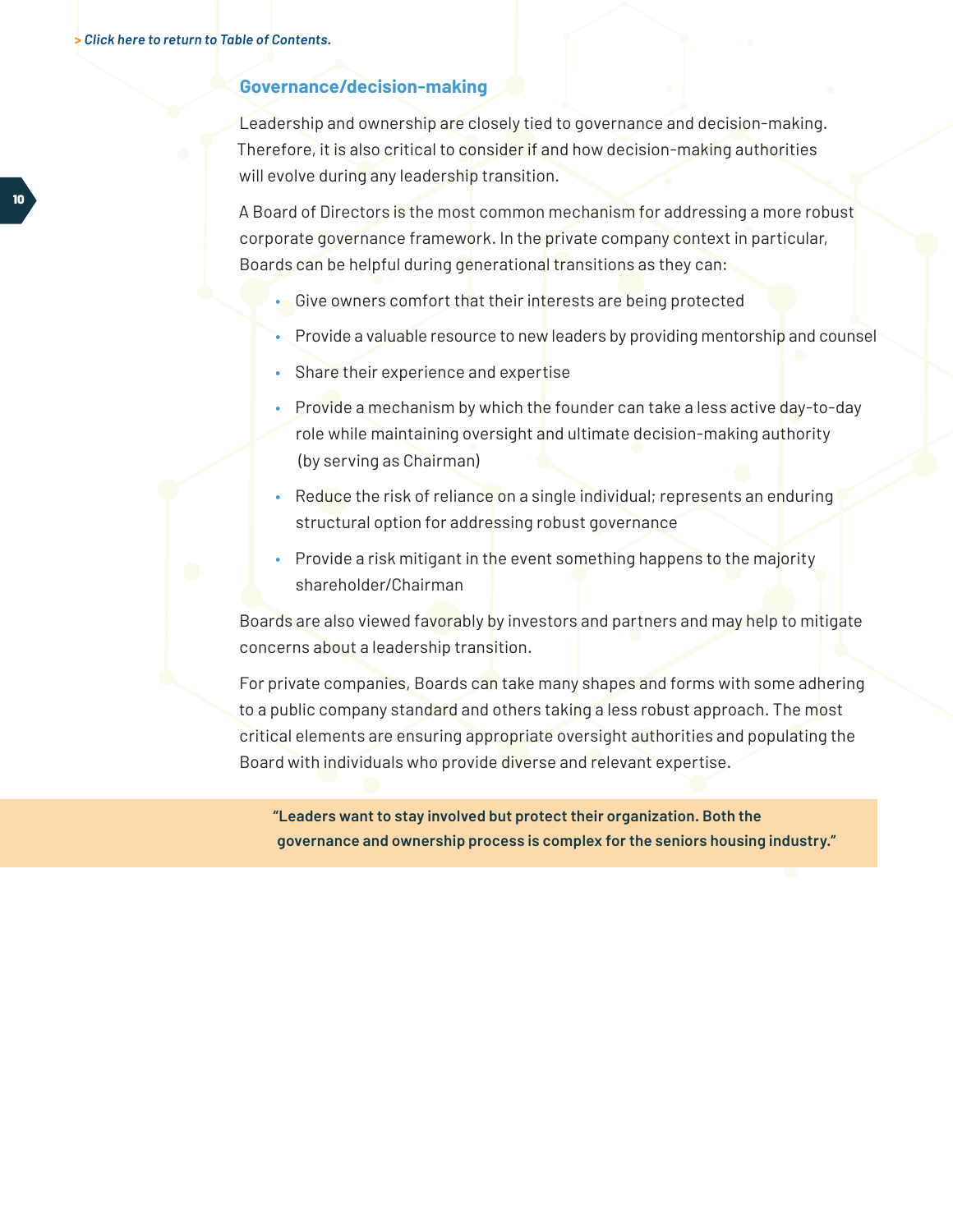#### <span id="page-12-0"></span>**CONCLUSION**

While the seniors housing industry will continue to face challenges, it is approaching a time of great opportunity for development, innovation, and growth. The industry's future leaders will have a significant impact on how the industry evolves. As such, it will be critical to ensure a group of experienced and well-rounded next-generation leaders is ready to step in. A broad-based focus on succession planning and leader development should be a prominent component of every seniors housing organization's human capital strategy. Properly addressing this issue will increase the comfort level of investors and employees alike and will help to ensure the health, stability, and longevity of the business.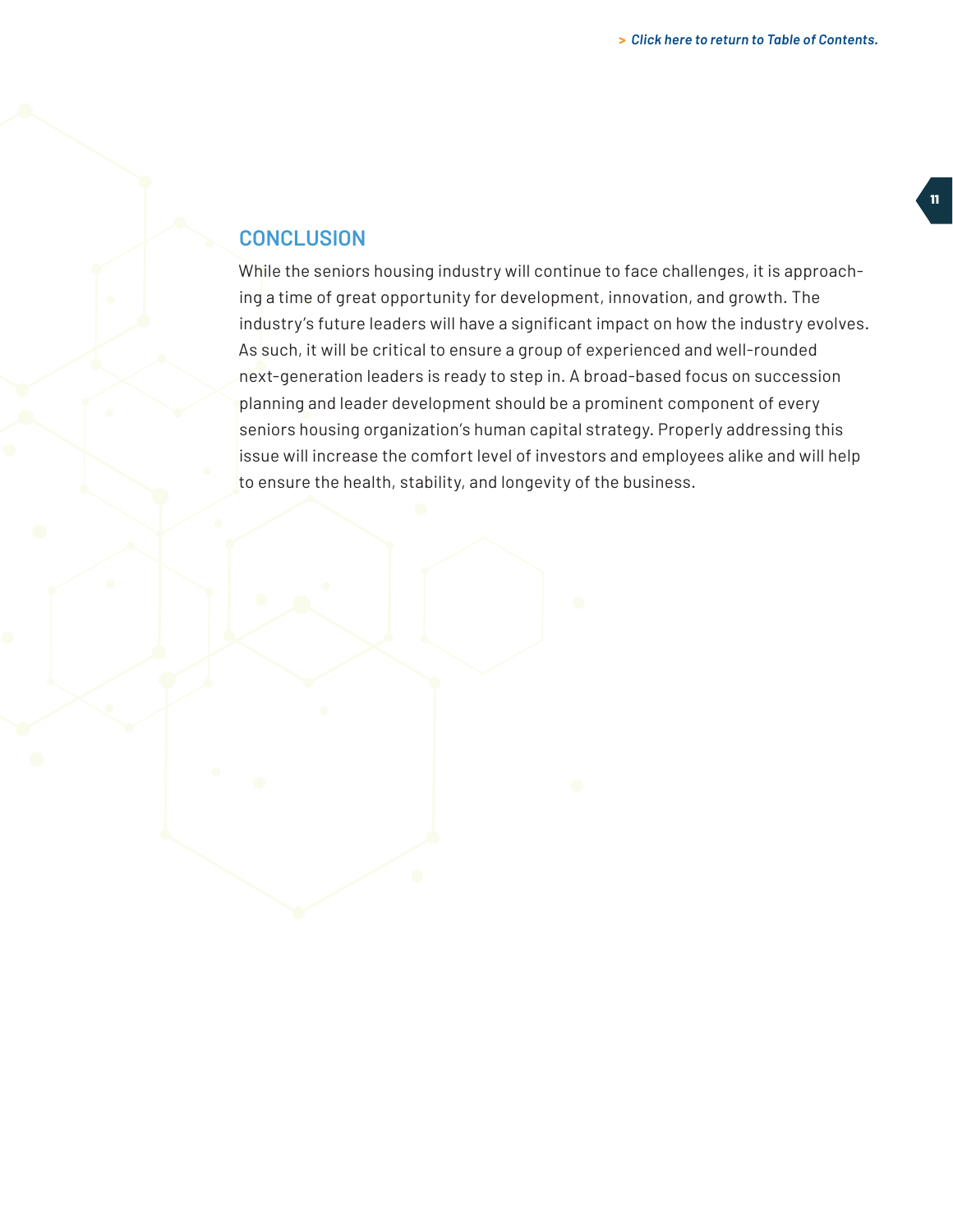#### <span id="page-13-0"></span>**ABOUT THE AUTHORS**

**Scott McIntosh** is a Director in the Management Consulting group at Ferguson Partners, based in the firm's Chicago office. During his time at Ferguson Partners, Scott has worked with clients across the real estate industry on various organizational, strategic, and financial consulting engagements. Scott has experience advising clients on organizational structure and financial performance, valuation considerations, governance structures and best practices, succession planning, compensation practices, and strategic planning.

**Amy Pisciotta** is a Managing Director and the leader of Ferguson Partners' Healthcare and Seniors Housing Practice. Amy is based out of Atlanta and serves clients across the US. With over 25 years of experience having served as a strategic advisor to leading organizations across the country, her background spans executive search, advisory services, and implementation consulting across all types of organizations. Prior to joining Ferguson Partners, Amy was a Senior Client Partner in Korn Ferry's Atlanta office and a member of the firm's Global Healthcare Services Market and Financial Officers' Practice.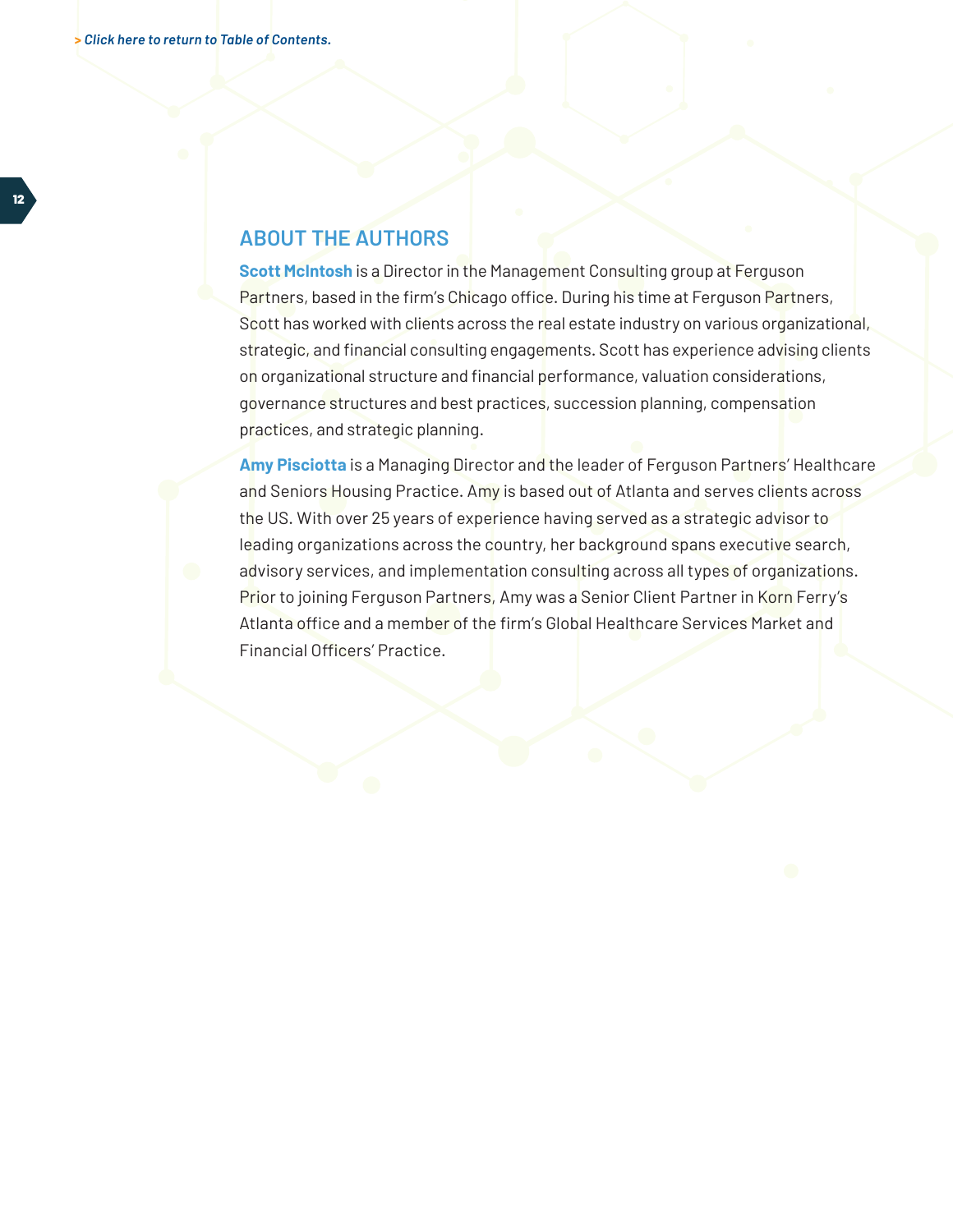